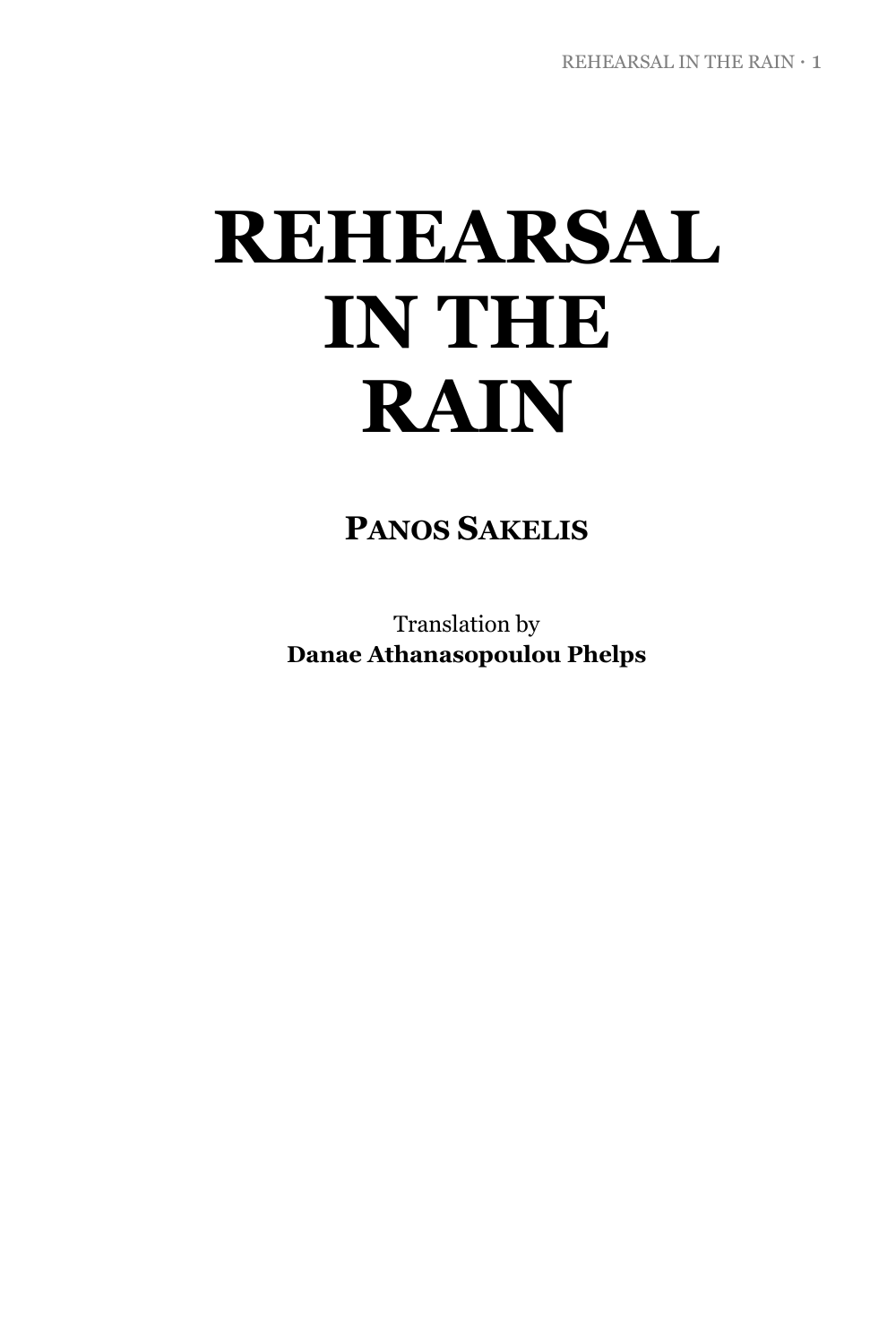*STARBUCK: There's no such thing as a plain woman. Every real woman is pretty. They're all pretty in a different way, but they're all pretty.*

*LIZZIE: Not me. When I look in the looking glass....* 

*STARBUCK: Don't let Noah be your looking glass. It's gotta be inside a you. Then one day that looking glass will be the man who loves you. It'll be his eyes maybe. And you'll look in that mirror and you'll be more than pretty. You'll be beautiful.*

> "The Rainmaker" by R. Nash (a synopsis of the theatrical play is enclosed at the end of the book)

## **CHAPTER 1 : THE TOWN HALL CLOCK**

#### **AUGUST 16, 1973**

The first distinctive clang of the Town Hall clock rang out in the middle of the night. Before the ringing had stopped echoing throughout town, a sleepless late-nighter made to look at his watch – but he didn"t have time to; everything had frozen into timelessness. From somewhere in the distance rumble like thunder could be heard. This timeless situation that had befallen our small town lasted no more than a second, and ended when the Town Hall clock struck a second time.

Hearing the clock, the late-nighter finally looked at his digital night clock. It was 02:40 AM. It can"t be. I must have imagined it*,* he thought.

If there was one thing which the small provincial town was known and distinguished for, it was its college, which was founded 59 years ago. The late David Copper, dead and gone a long time now, had many useful connections and had managed to procure the necessary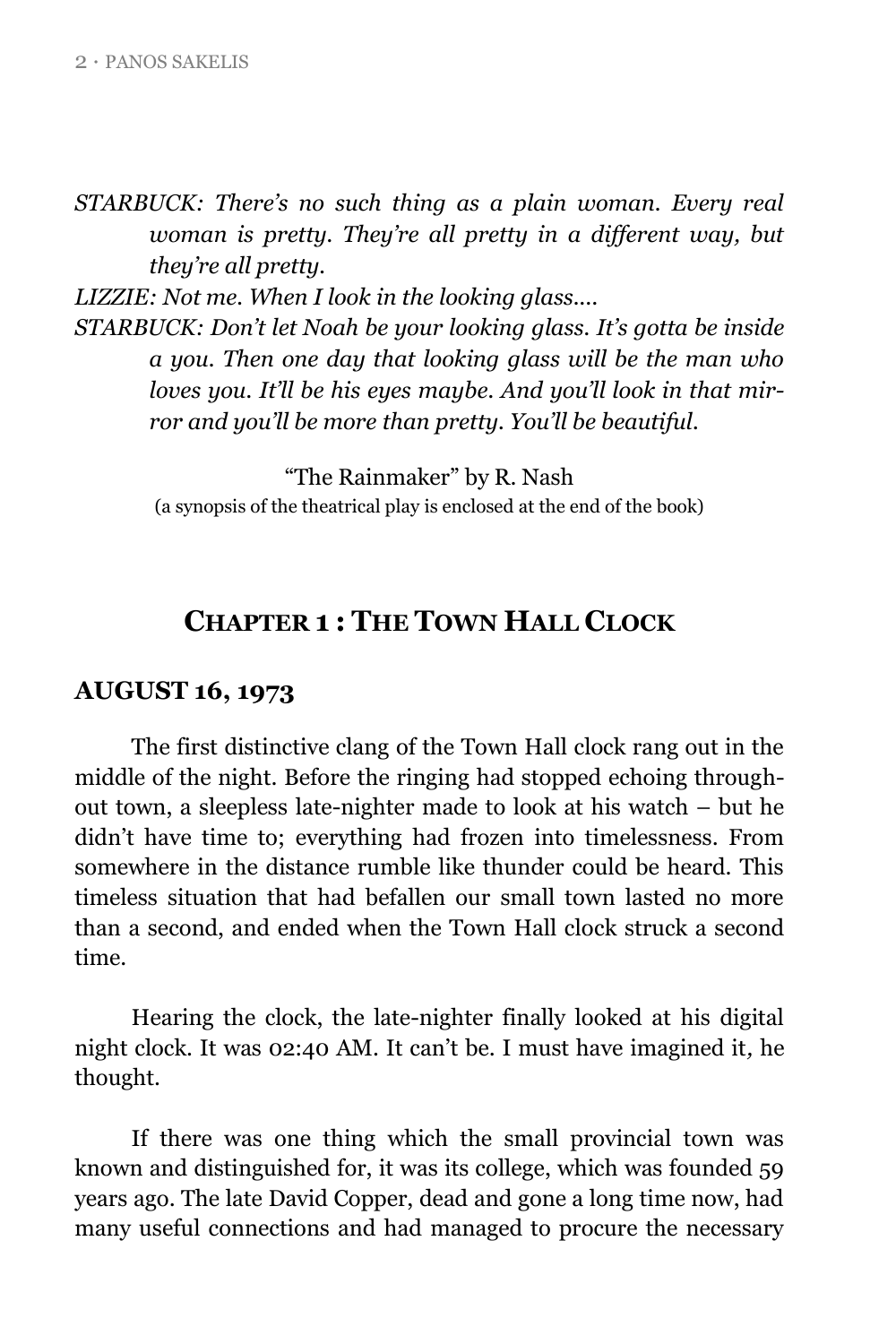license in order to build a school that would allow the youngsters of this isolated backwoods area to get a decent degree that would help them get into one of the country"s bigger universities.

So it was that the college, with its wide variety of degrees, was the pride and joy of Copperville, situated roughly in the middle of nowhere.

There were many ranches and cattle farms in the broader area, and most of the commotion around the train station on the outskirts of town was from cattlemen sending their livestock to the big state markets.

The other town jewel and point of pride for the locals was the large clock adorning the right side of the Town Hall. Both the clock and the Town Hall itself had been donations from David Copper. The Coppers had been the first family to settle in the area and so had christened the town with their surname. But the family line had dwindled long ago, since the last of the Coppers had remained unmarried and produced no legitimate successors. Sure, there had been several children descending from David Copper and born out of wedlock, but Copper had managed to send his bastard children, along with their mothers, as far away as possible, making it worth their while with a hefty financial settlement.

The college was on the other side of town from the train station. The newer part of town developed around the college, with mansionlike homes spread across acres of land. The college campus and grounds also functioned as the town"s main park, so there was never a shortage of hustle and bustle going on. Over the last decade, the college had finally acquired its own theatre hall, which now doubled for all college and town-related cultural events. The theatre hall, along with the illustrious campus library afforded the college Dean a certain prestige, since his was the sole approval needed for the organization of such events. That was, of course, one of the reasons he held an honorary position on the Town Council.

The town's sole bus route started at the train station on the outskirts of town, went through the centre down to the intercity bus station, and ended up at the college campus. There was no other bus line, but the majority would tell you there was little need for another; most people had their own car.

The only month when traffic generally died down was August,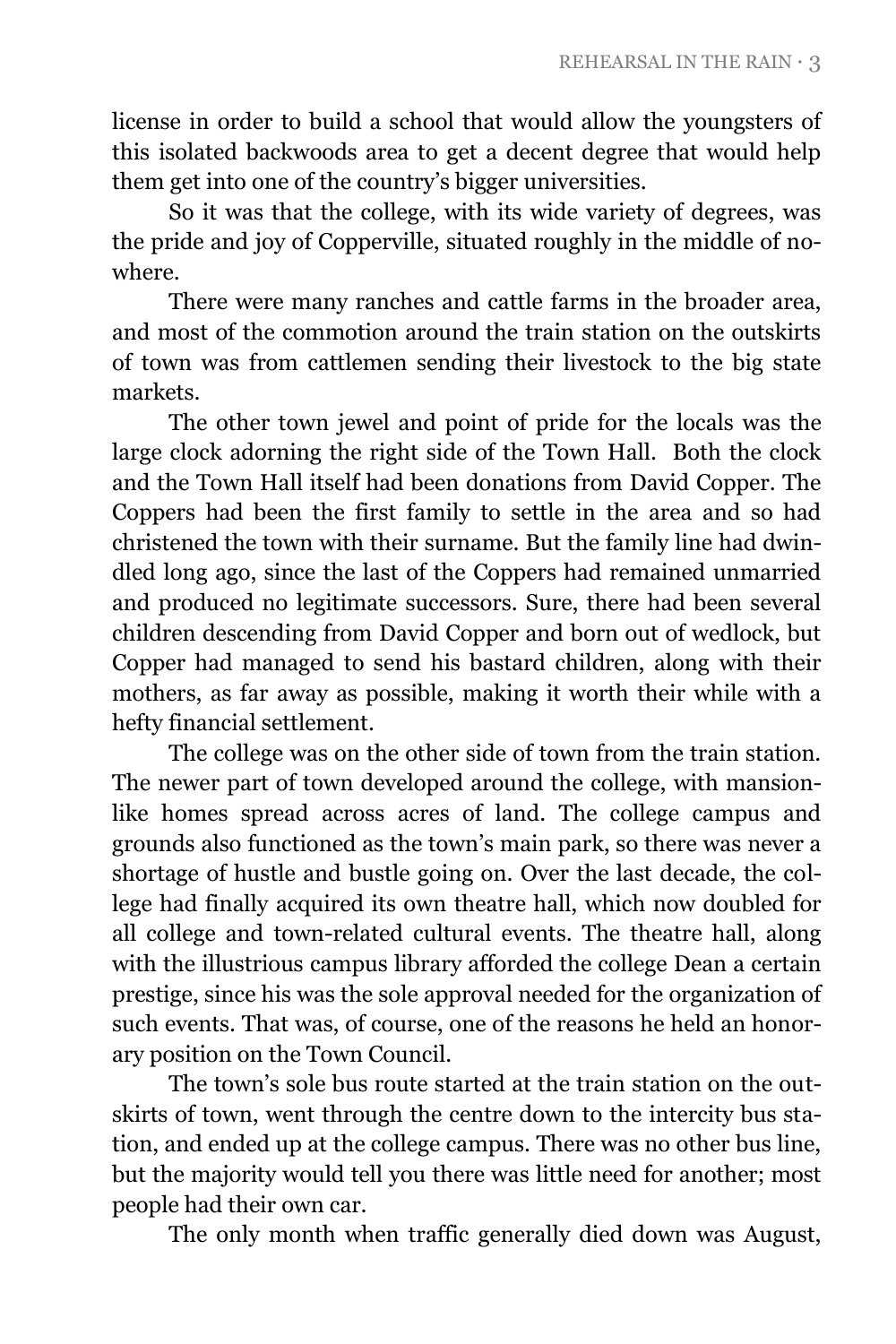and even then not for the whole month. In the last ten days of August, the Professors" Council at the college held regular meetings to determine which students would receive scholarships for the upcoming academic year.

The student dorms, on the edge of campus, provided room and board to students with limited funds. The scholarships were paid for in part by generous alumni donations; many college alumni who had succeeded in their careers wanted to contribute to the college. The rest of the scholarships were covered by the train station organization; the grounds peripheral to the station had belonged to David Copper and left at his bequest under the college's ownership.

The following summer would mark the 60 years since the founding of the college, and already 20 years had passed since the death of David Copper; in addition, they would be celebrating 80 years from the founding of Copperville itself. The mayor and the Town Council had decided they should extend the celebrations and make it a weeklong affair. A series of events would take place, kicking off with the unveiling of a carved bust of David Copper on the Town Hall lawn, and ending with a theatre performance staged by the college Drama Club. In the mean time, events would include musical evenings organized by the local choir and the college Jazz Club, as well as a bazaar by the local Women"s Charity Committee and many other happenings that would keep the town busy and in high spirits throughout the week. The week where everything was to go down was at the end of the academic year right after schools closed.

And so it was that everyone was waiting with great anticipation for the summer to end and for September to begin, so that planning could commence full-swing. You think it's easy organizing something so big? And what of it being a whole year away? So many things needed to be put into place that an organizing frenzy had begun, mostly on the part of the women, as soon as the decision had been made public. Club meetings, delegating responsibilities and the general layout of the events, including every little thing in between, had to be planned right down to a T. In previous years they had arranged for the setup of a Luna Park, but this year the whole town wanted to outdo itself in a spectacle of events that everyone would remember for a long time to come.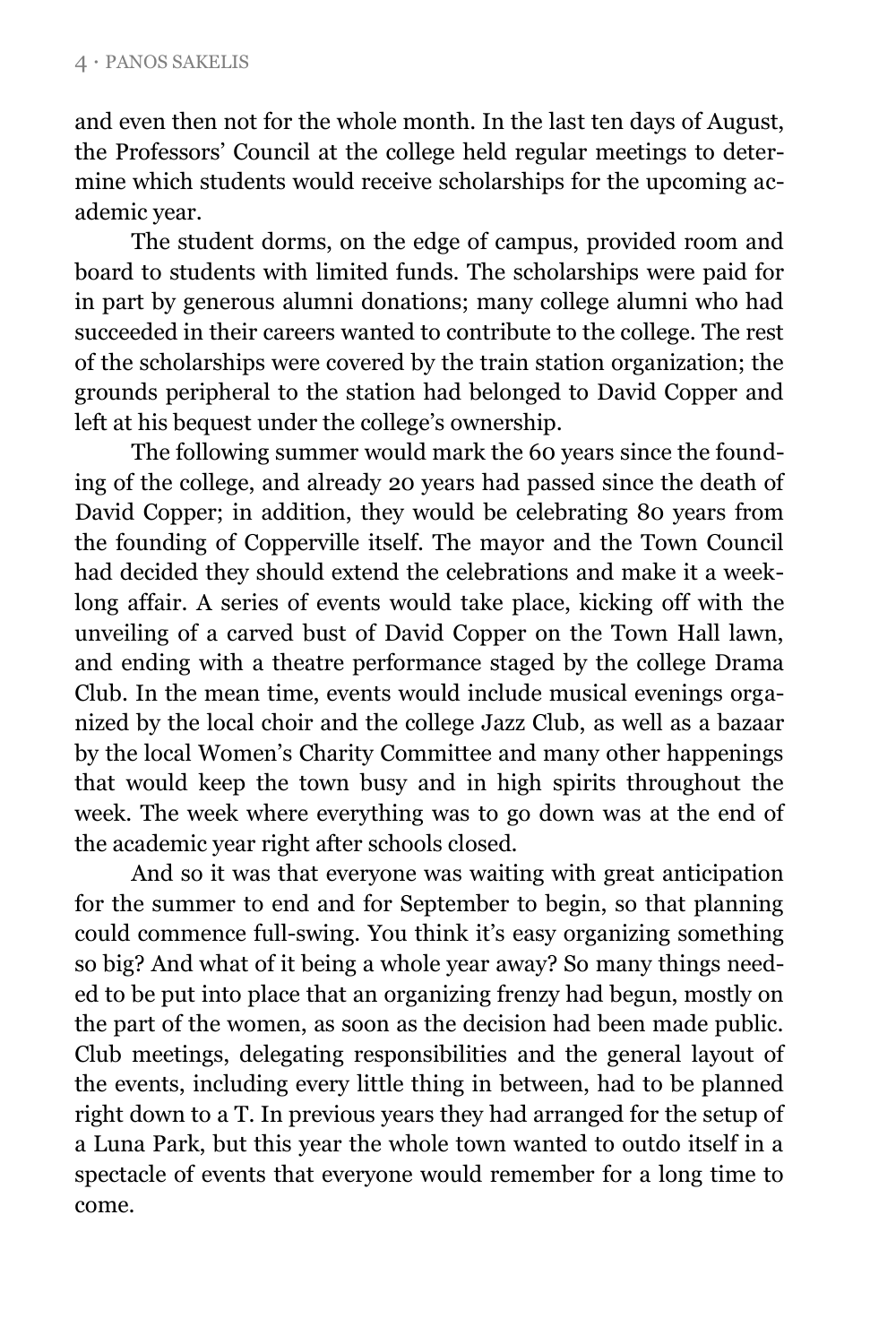#### **CHAPTER 2 : LET THE SHOW BEGIN**

#### **SEPTEMBER 10, 1973**

Mayor Joseph Cohen had called Copperville's administrative council to order so that the celebration procedures could be made official. Since they were also celebrating 80 years from the town"s founding, the Town Hall was all cleaned up already sporting several flags and banners, in lieu of the arrival of various representatives of the cultural events to take place. The mayor was sitting at his office desk, waiting for the councilman in charge to inform him of his guests' arrival. He intended on entering the conference room last, mostly for effect, but also because he knew they would all try and corner him into procuring for themselves a more prominent placement in the week"s events. But the commencement and length of events had already been settled and would last a week, starting on Sunday, June thirtieth and end on Sunday, July Seventh 1974.

The mayor was focusing on some papers in front of him when he heard a light knock on his office door. Looking at his clock, he knew it was too early to be called for the council meeting. He frowned, figuring it might be David, his advisor, looking to ask more inane questions. The truth is the mayor did not much like David Carradine, the local councilor for Civic and Cultural Affairs, because he liked to project himself as overly cultured and tended to try and control all coordinative efforts for the celebrations. Given the fact that Carradine would be running in the local elections next winter, it was obvious that he was trying to secure for himself alone all future praise for the celebrations' success.

"Come in," he said in a gruff voice, and lowered his head to look busy.

The door opened and in walked a young girl. Treading lightly she approached the desk and sat down in a chair opposite the mayor.

"Good morning, Mr. Mayor," she teased.

At this, the mayor finally looked up to see his daughter sitting across from him.

"Well hello there," he said, softening his stern look. "To what do I owe the pleasure of your company, Nanita?"

"Did you forget I"m waiting on that birth certificate? I have to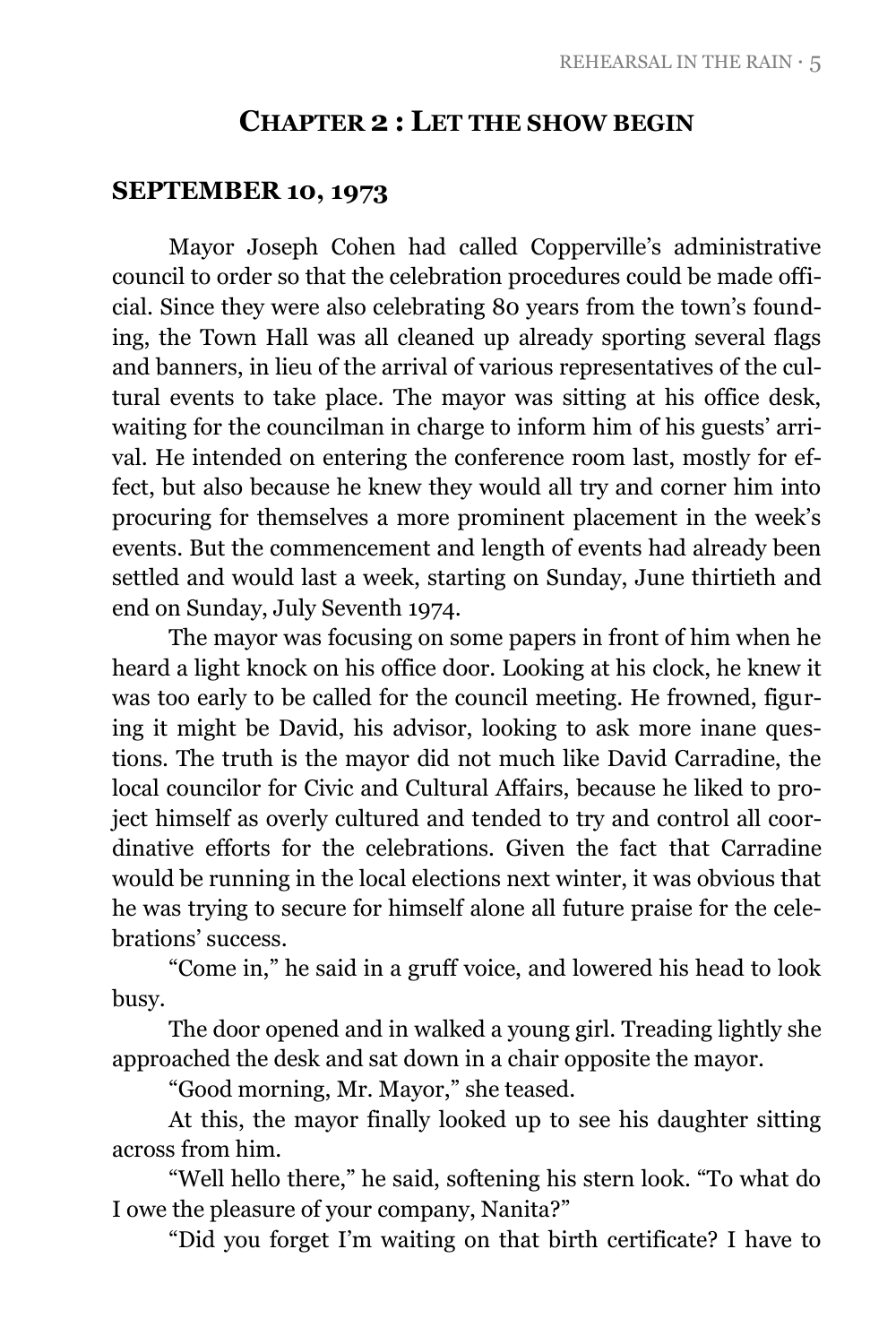take my papers in to college today."

"Of course not," he said. "I have them right here, I just forgot you were coming in for them today."

"Yup, it"s today alright," she said, making herself comfortable.

Joseph looked through the pile of papers in his Outgoing shelf and extracting his daughter"s birth certificate slid it along the desk towards her. Nanita took the document, put it in her bag and continued to stare at her father as if there was something she wanted to ask, but didn"t know how. Joseph knew that look and not wasting time, confronted her.

"What is it? Did you have an argument with your mother?"

"Freda wants me to help out with the bazaar the Women"s Charity Committee is organizing for charity," she said, obviously displeased.

"And?"

"I told her she could forget about it, I don"t want to hang around those old hags that"ll be there," she said bursting into giggles.

"So you've decided to focus solely on your studies?" Joseph asked with hidden relief, peering at Nanita curiously.

Even though Nanita was a good student, she wasn"t the kind to stay home and devote all her time to studying.

"Of course not," she replied coolly. "I"m thinking of joining the college Drama Club, helping out wherever they might need me."

Joseph knew well where this conversation was going but he retained his poker face a while longer.

"Have you told your mother?" he smiled.

"It doesn"t concern her," she said petulantly. "It concerns you and me," she said smiling sweetly at him.

"And why exactly does it concern me?"

"Because you are going to talk to the Dean, Nigel Gallahand," she replied with unexpected seriousness. "And don"t act like you don"t know what I want, because you do."

"Oh, boy…" muttered Joseph then exhaled deeply. "Sweetie, do you really think they"ll let you play so late in the year? The club has so many students who"ve already been there, waiting to get a part in the play. Why would they give one to a new girl?"

"Aha! So you were lying when you told me I was so good in my High School play?" said Nanita feigning insult.

"No, you were very good," conceded Joseph. "But this year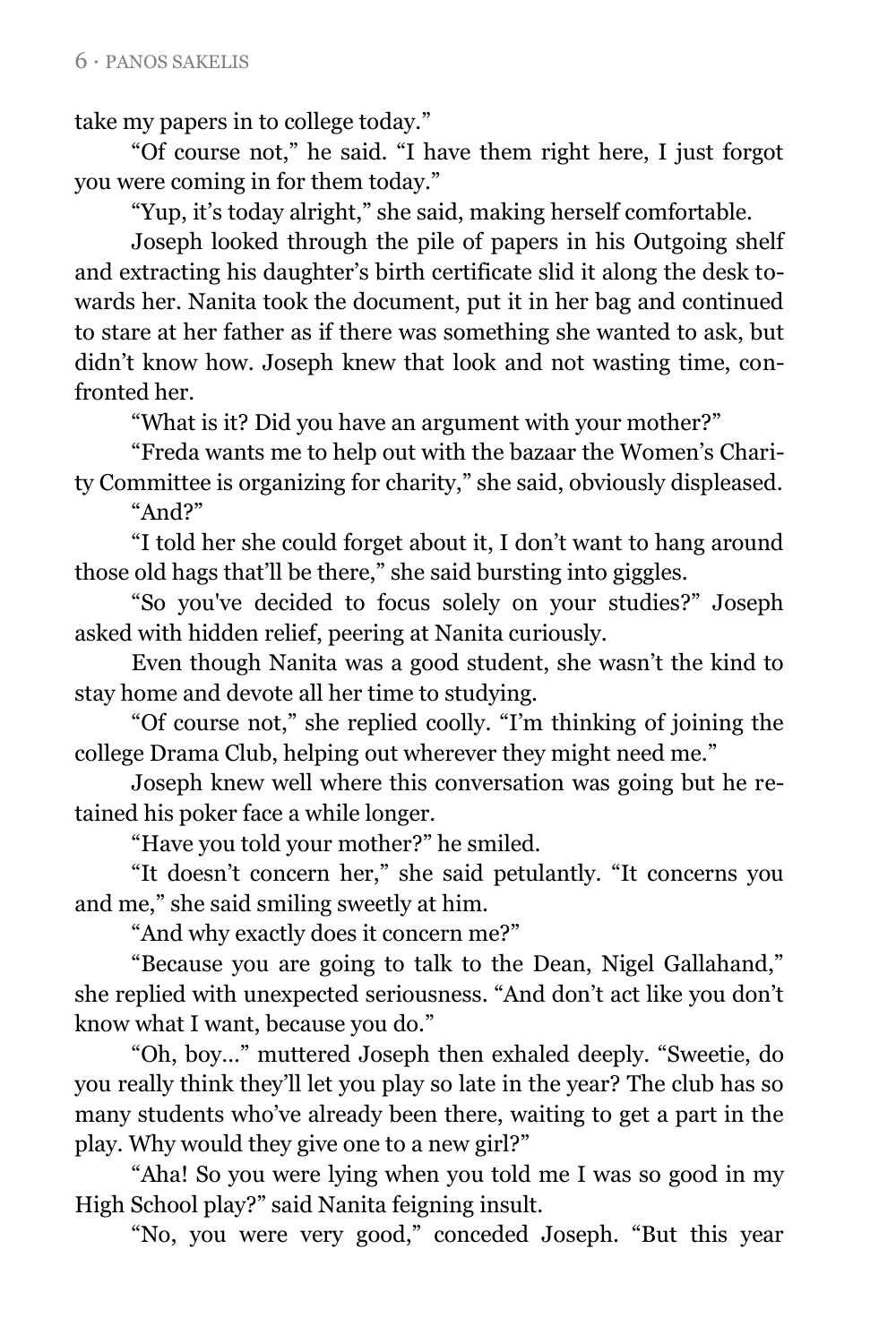they"re going to make a really serious effort, with more people attending the performance than usual."

"Bingo!" said Nanita, with a mischievous smile. "That's exactly why I need to be in the play this year."

"I don"t know. . . I"ll try and pull some strings, see what I can do."

"Don"t try. Just do. Either way," she added hastily, "they should let me try out for an audition and if they still don"t like me, fine. But they have to give me a fair chance."

Joseph knew that his daughter had the ability to make his winter a very bleak one if he didn"t cater to her fancy. He also knew that in truth his weakness for Nanita would compel him to try and satisfy her every caprice.

"Alright, time to leave me alone now, darling. I promise you I"ll try my best," he said, indicating the piles of paper in front of him.

Nanita ran toward him, gave him a noisy kiss on the cheek and left, letting the door slam behind her. The mayor turned to his papers again, feeling a little more chipper than before. More than half an hour went by before he looked at the time again. By the chatter and hubbub coming from the conference room next door, he could tell it was starting to fill up. He was just about to make a call when a tall, attractive woman bolted through his office door in a hurry.

"Good morning Freda," he said, looking at her quizzically. She wasn"t the type to be melodramatic without good reason.

"And to you," she said drily, sitting down where here daughter had sat not an hour ago. "I need to talk to you."

"I heard," he interjected her. "She already told me herself. She came to pick up her papers for college; she had an appointment with the college Admissions office today."

"Really?" she replied suspiciously. "It"s just, her appointment is today at four, and she could have picked it up from me since she knew I'd be at the meeting today. . ." she drifted off.

Joseph smiled inwardly. That kid had him wrapped around her little finger. She was the apple of his eye. He was late in marrying and when he finally decided to marry at 40, he realized that having Nanita couldn"t have made him happier; in his eyes, she couldn"t have been a more perfect daughter.

"Never mind," he said calmly.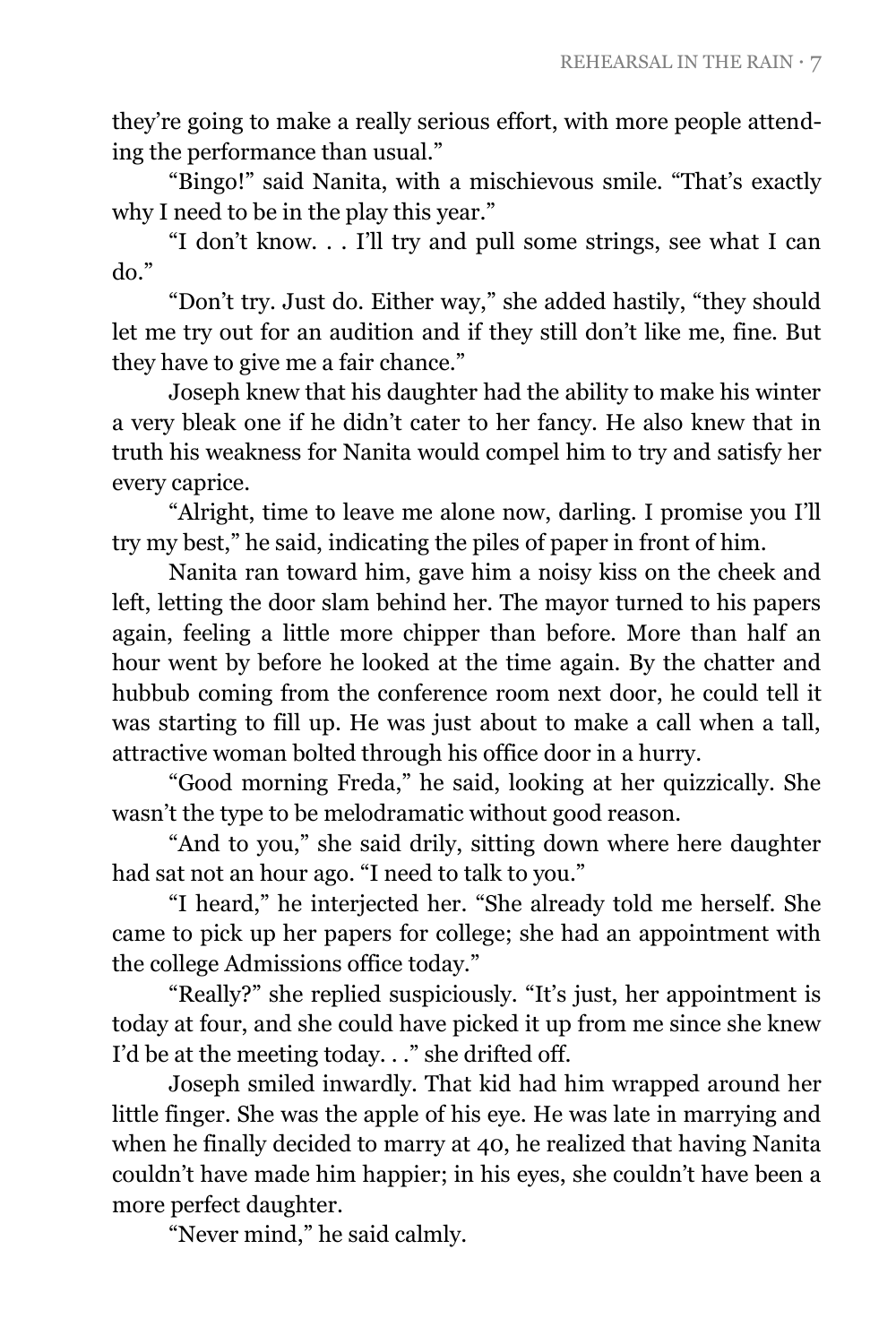"Did she maybe tell you what she"s planning on actually doing this year?"

Joseph felt trapped between the devil and the deep blue sea. He had to tell Freda.

"She wants to act."

Freda remained silent. Not breaking the chilly silence, she raised herself from her seat with feigned composure and obviously annoyed, exited the office without a word. Joseph knew he hadn"t heard the last of that matter. He"d make up for it by giving the Women"s Charity Committee a good slot in the week"s celebrations.

Not long after, Joseph heard a discreet knock at his door. Looking up he saw David Carradine step into his office, saying "They"re all here. They're waiting for us."

The mayor got up from his desk and gathered an armful of papers. Attempting at humor, he asked, "Is everything ready David or are they going to eat us alive?"

"Everything is under control, Joseph," he added, following the mayor into the conference room. Their entrance didn"t seem to faze any of the guests, who were talking vividly between themselves. That"s what you get when you live in a small town and everyone knows everyone. And of course, everyone knows everything about everyone else; there is never a shortage of gossip in a small town. Then again, this kept everyone on an even keel. The mayor sat down and started talking loudly over the voices.

"Good morning all." The noise continued. He repeated, this time even louder, "Good morning!"

The clamour finally died down, and turning to face him, everyone resigned themselves to the idea that the meeting had to officially begin at some point.

"Great, let's get started then, we have lots to discuss so let's not take all day," he said. "I'm sure you all know why I called this meeting. The 80-year anniversary of our town's founding will commence on Sunday, June thirtieth 1974. After the morning service, I suggest we kick-off with the Women"s Charity Committee bazaar in the Town Hall. This proposition was made by Mr. Carradine," he said, looking at the councilor obliquely.

David stared blankly at the mayor and finally picking up on his cue, nodded vigorously in agreement. The town women were a force to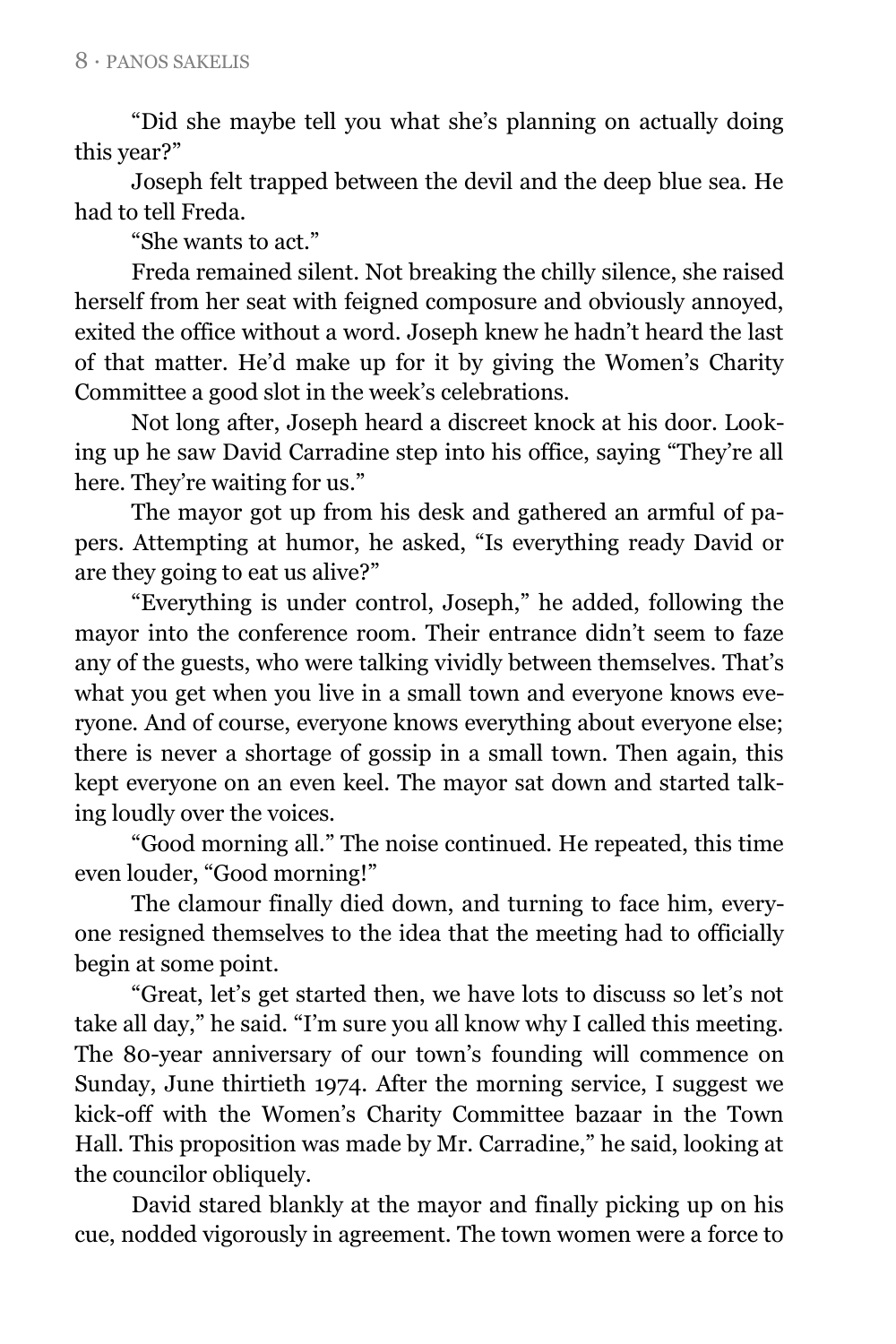be reckoned with, especially for someone looking to make a career in local government. Some hushed chatter indicated that the first proposition had been unofficially approved. Joseph carried on.

"So. On July third, the Wednesday, we"ll be holding the rodeo show at the train station, and on Sunday the seventh the celebrations will be rounded off with a stage performance by the college Drama Club." He paused. "The dates for these specific events are not subject to change and must therefore be finalized early on, since they require particular conditions and arrangements."

No one felt like challenging the mayor on this statement and people started shifting their papers around or talking quietly amongst themselves. At that moment the phone rang. The mayor answered in a low voice, "Hello?" then added, "I"ll call you right back." Turning to Carradine, he ordered sharply, "Take care of scheduling and I"ll be back right away. Just don"t forget that once something"s booked, it stays that way; no changes can be made after that."

The councilor looked at the mayor puzzled but Joseph just nodded as if to say he'd explain later. Once the mayor had disappeared into his office, Carradine seized the opportunity to show everyone that from now he was in charge and was equally competent as the current mayor.

"Right then," he said loudly over everyone. "Since the bazaar will be held on the first Sunday of celebrations' week, that gives Ms. Moreto the opportunity to have the square available for her musical happenings on the following Saturday."

Speaking just loud enough to be heard by most of the room, the college Dean, Nigel Gallahand, turned to professor Nick Hurmo and said snidely, "David thinks he can get into her pants, but he"s got no idea."

Nick Hurmo, professor of Philosophy at the college and longstanding advisor of the college Drama Club, turned beet-root red up to his ears. His fondness for the maestro and local choir conductor of Copperville was a known secret. It was also a known secret that Ms. Liza Moreto would sometimes go out of town and usually returned looked especially reinvigorated. There wasn't a lack of speculation and talk on this subject but no one knew for sure what has going on.

The fracas about to break out in the conference room was cut short by Carradine who said loudly, "Ms. Moreto, would please do the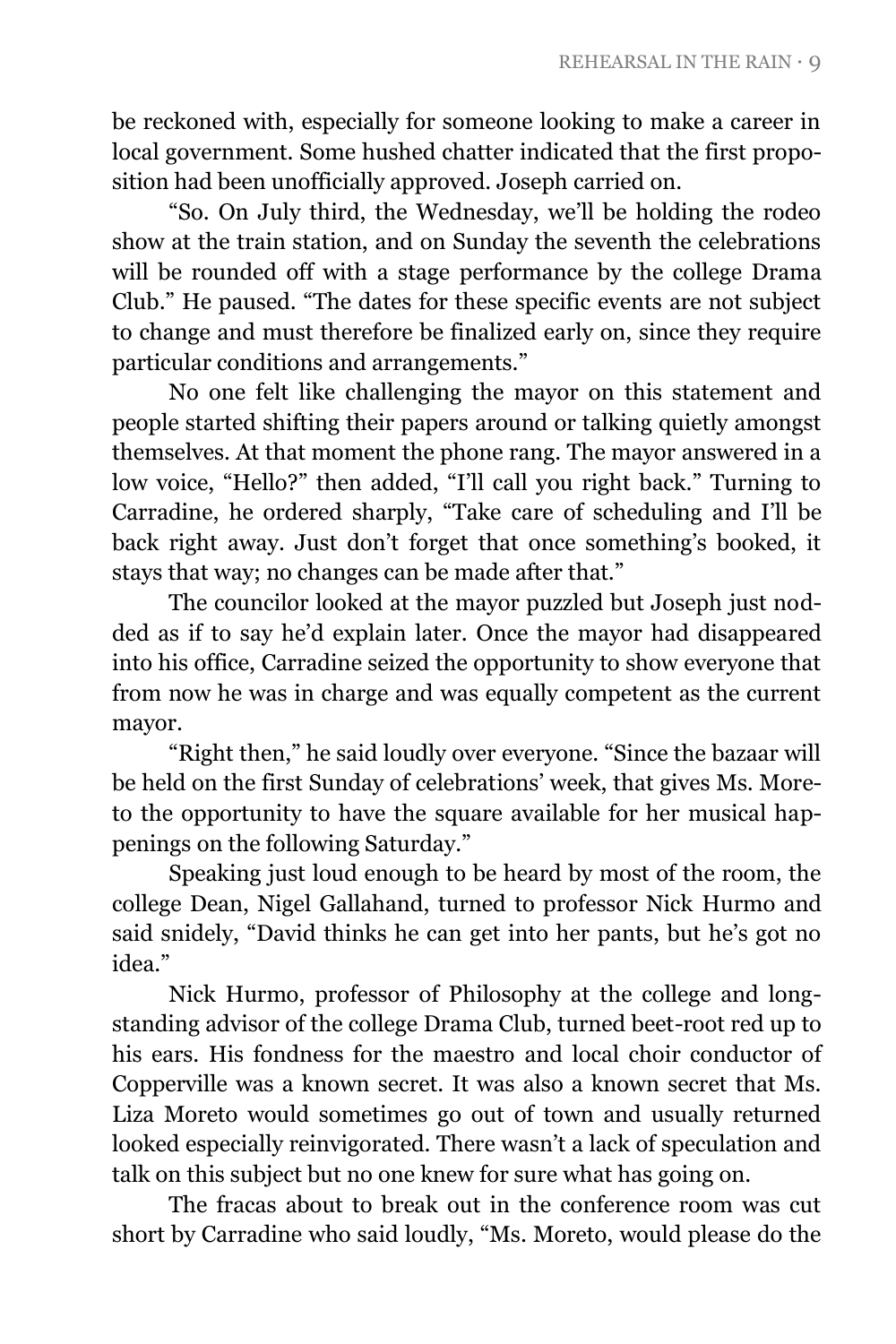honours of briefing us?"

Liza was a rather attractive woman of about forty. Her beauty, though not exquisite, retained a sensual quality that made men think of a juicy Hollywood starlet. Her dress-sense and her behaviour seemed to tease men by saying, "You can look but you cannot touch. I'm the one who chooses you.' And that appeared to be her philosophy in life. It is said that several landholders claim to have seen her in far off bars and even paid to sleep with her, but that was probably a myth she kept alive for her own purposes. To say she was a woman of lukewarm temperament would be a disservice to her reputation.

"Right," she said hoarsely. "On Saturday morning we will have the children"s choir perform, early afternoon we have a quartet lined up and in the evening a swinging jazz band."

She didn"t have time to finish before everyone started clapping. Such events were always welcome to break the monotony of smalltown life; the music coupled with free-flowing alcohol helped lubricate the town"s spirits, and flirtations abounded in the young and old alike.

"And of course," she added gracefully, "don't forget that on Wednesday, after the rodeo show at the train station, we"re going to set up line-dancing and live country music."

Liza felt pleased with herself at having gained everyone's approval; she glowed as everyone clapped and made positive remarks. Carradine tried to bring order to the conference room by tapping his pencil on the side of his water glass. Eventually, once the ruckus had died down again, he continued.

"Father Camillio, you have the floor, as well as Tuesday," trying to be funny.

Camillio was a sweet priest who represented all four of the town"s churches at the council meeting. Turning to the young cleric next to him as if to draw courage, he let out a little cough then proceeded.

"If no one has any objections, we thought of setting up amusement parks in the church yards. That way we may also be part of the celebrations, even if in a secular way. Of course, our churches are always open, and we will continue our daily services, but we promise you on Tuesday we will focus all our energies on making sure the children have fun."

"An excellent idea, Father" said Carradine smiling, pleased that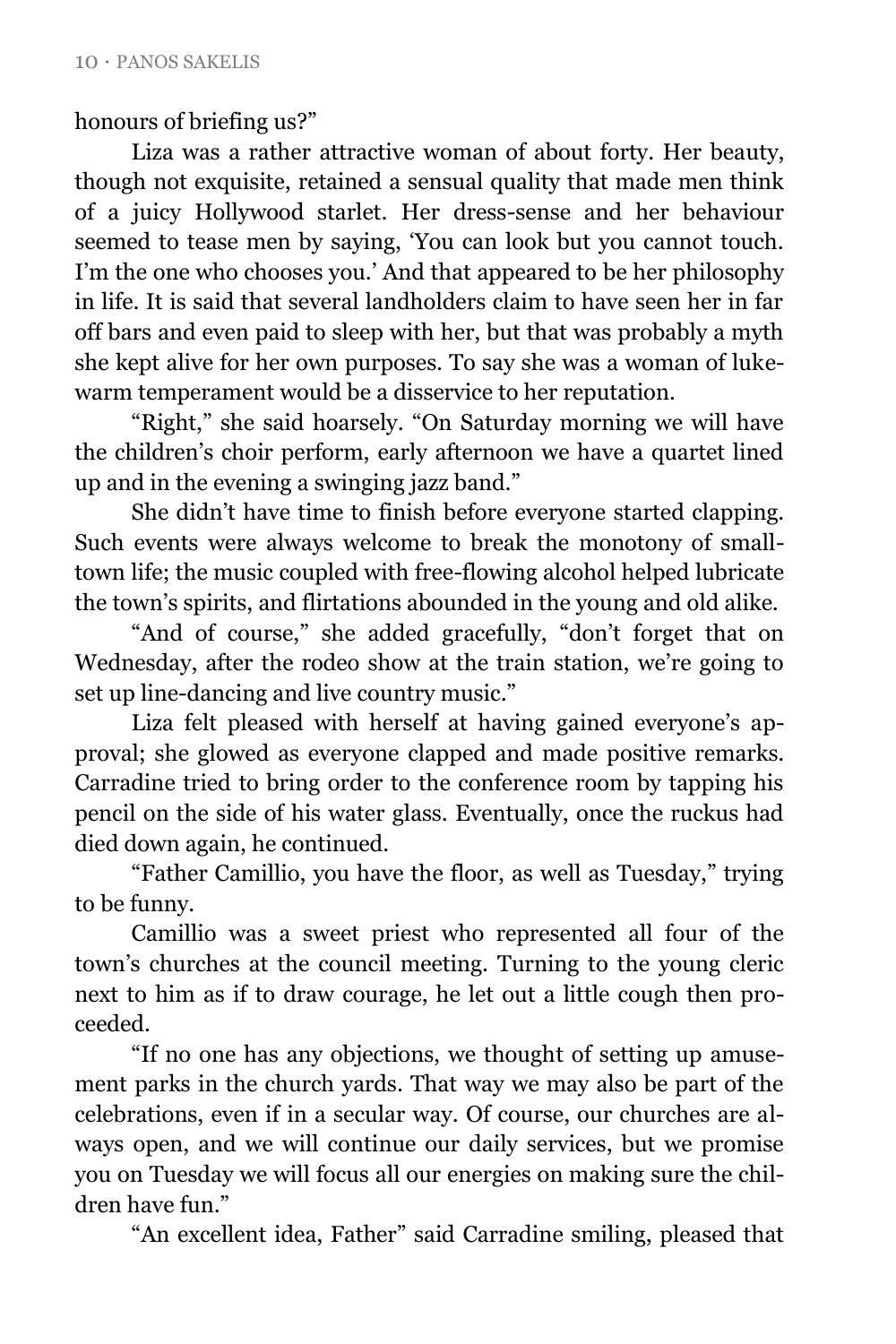all events were moving along swimmingly. The townsfolk would remember this week for a long time to come; it was the most important week and the mayor had handed it to him on a plate.

"I think that for Thursday we can organize a baseball game," he added, looking to the local team coach for approval, who was also the high school's gym teacher.

At that moment the mayor came back into the room and hearing this last proposal, interjected hastily, "Not Thursday, I"m afraid. Don"t forget that July fourth is dedicated to independence and so rightfully belongs to the sheriff. He couldn't make it to today's meeting, but I spoke to him on the phone and he agreed he"ll make arrangements with the Fire Department for the traditional day parade, and of course for the fireworks' display in the evening."

Carradine bit his lip. Just as things were flowing nicely, the mayor had to intervene. The mayor, however, nodded for him to proceed with business.

"Therefore," Carradine continued cautiously, "the baseball game will be held on Monday. We haven't decided which team we'll be playing against but we"ll try and find one in the same league as us so that that the game is fair but interesting. Lastly, the mayor and I have secured, for one day only, a circus!"

A stiff silence befell the room. Dean Gallahand raised his hand to speak.

"Apart from the general expenses to set this whole week up, don"t you think the program is a little packed? How will we coordinate so many events in such few days? If we mess up, there's no easy comeback from public humiliation!"

The mayor stood up and said imposingly, "Mr. Carradine will be the general coordinator. Relax and fear not, everything will work out just fine. We are determined to offer our town what it deserves and be sure we will succeed. Initially, monthly meetings will be held for everyone involved, as well as between individual teams. I will personally handle Public Relations for the week's events."

Carradine felt like the mayor had tossed him a hot potato, and that he"d simultaneously managed to make himself a guest of honour to this whole shindig; but it was too late to protest or react in any way. Trying to bide his time before the meeting came to an end, he turned to the college Dean.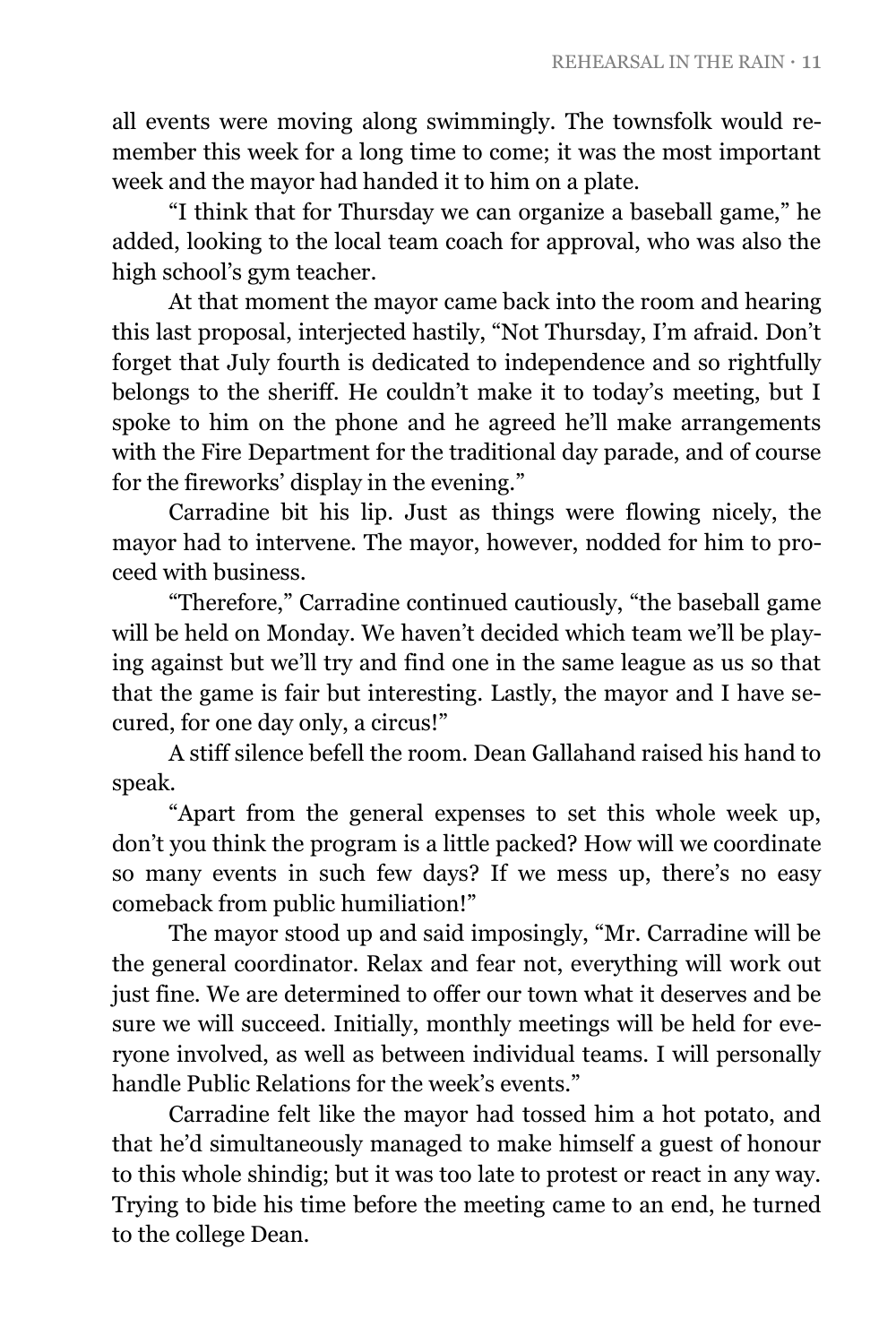"Dean, you haven"t told us what you are going to be staging for us this year."

"Yes, Mr. Hurmo hasn"t decided yet," he said coolly. "But you can trust me, we will be ready when the time comes and you won"t need to pay a cent either. As it is, we stage performances every year, so this year shouldn"t be any different for us."

By saying this, the Dean simply confirmed what he knew to be true; he was positive that the college would live up to the town's expectations and put on a stellar show. He was probably one of the few in town who had nothing to lose from this whole shebang. He continued with utter confidence. "From now on, Mr. Hurmo will keep you updated on our progress, though we will be getting into full swing come December. Until then we will be doing all things pre-production: selection of actors, confirmation of the play to be staged, settings, lights, you get the picture."

In reality, everyone present felt like they were that ones that would be doing things for Nigel Gallahand. He was the lucky one, getting to reap the rewards and praise without having to lift a finger. The time had come, though, for the mayor to call the gathering to a close and set the date for their next meeting at the end of October.

"Thank you all for coming. And please don"t forget, Mr. Carradine will be at your disposal for anything you need," he smiled, "day or night."

Turning to the two men, he said "Mr. Gallahand, Mr. Hurmo. May I please see you in my office for a moment?" Leading the way, he allowed for them to step into his office then followed, closing the door behind him. They sat down and the mayor cleared his throat discreetly.

"Nigel," he said with gravity. "Dean. I have a small favor to ask of you, and of Mr. Hurmo as well, in fact." They both stared back inquisitively.

"I think I recall," he started, trying to make his tone of voice more pleasant, "that for a while now, the Drama Club has made it a rule of not using freshmen as actors, but employs them as helpers, like in make-up, settings, that sort of thing. Correct?"

"And?" said Nigel.

"Well, this year, I"m kindly asking you to break that tradition. Hold auditions for all students and decide upon the best for the role.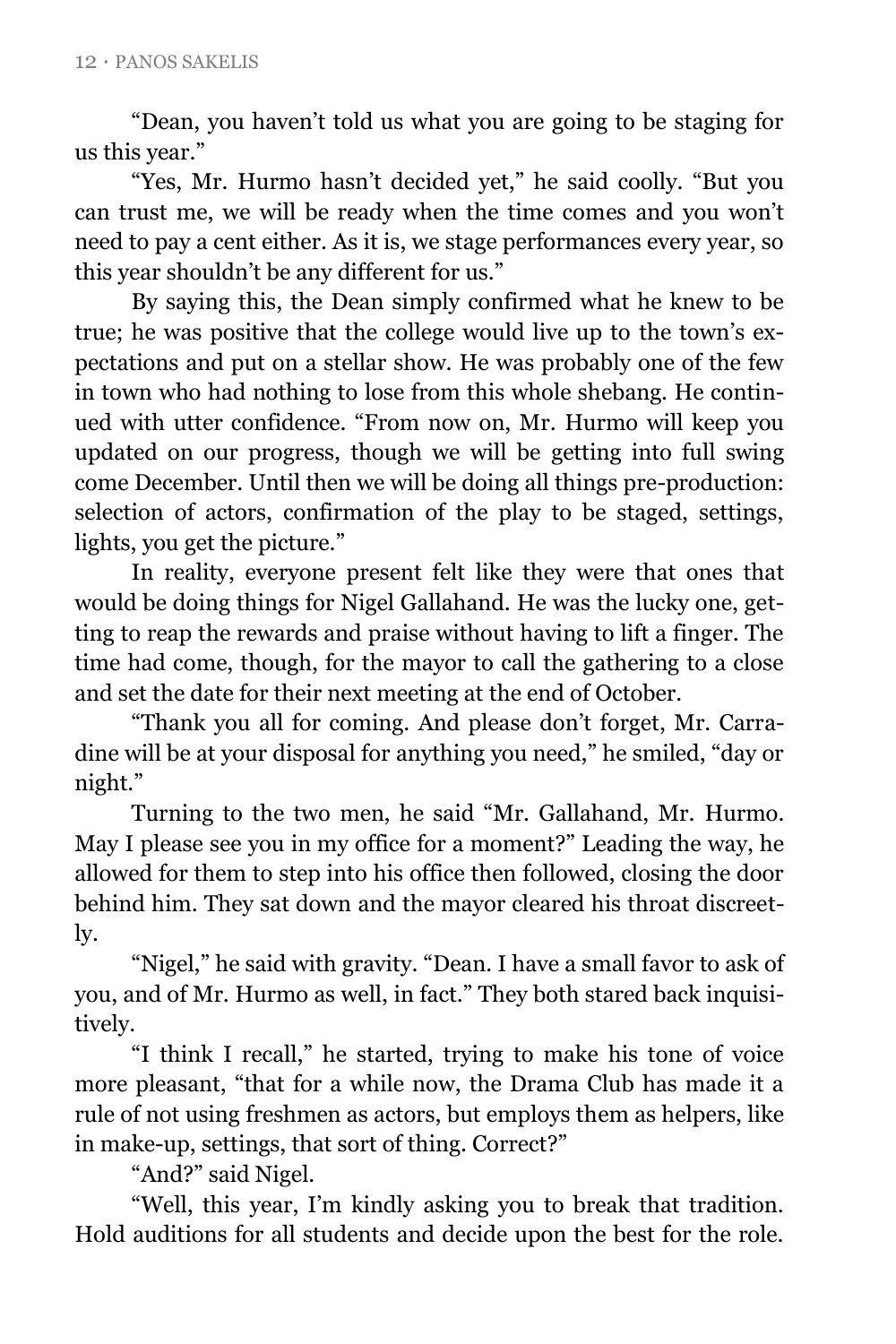Who knows? You might unearth some hidden talent in the process," he said, searching their faces for their reactions.

Nigel looked at him quizzically, trying to figure out why such a proposal was being brought to the table.

"Joseph, why don"t you just cut to the chase and tell us what you want?"

Joseph visibly lost his composure, and staring briefly at his papers in front of him, he laced his fingers and placed them on the desk. Hesitantly, he continued, "Well, you see, my daughter is going to be a freshman this year at college. I"m not asking for any favors, only that you give her a fair chance. Have her audition and if she's no good, then no problem."

Nick Hurmo looked at the Dean. He knew the mayor was a strong card to hold in one"s deck and he figured he"d do well to keep him on his side. At the end of the day, he had nothing to lose.

"Nigel," he added, quick to take a neutral position on the matter, "I have no objection opening up the auditions to everyone, so long as you also approve."

Nigel peered into his hands and then, lifting his index finger toward the mayor, concluded, "Alright, Joseph, I agree; but only on two conditions. One, if your girl can"t act for shit, she is not getting up on that stage. And two, regardless of the outcome of the first condition, I want a good number of my people included in that list of official guests. Agreed?"

Joseph extended his arm for a handshake. "Agreed," he concluded.

And with that, the meeting finally came to an end. Whatever had to be said, had been said.

### **SEPTEMBER 21, 1973**

Holding a piece of paper in one hand, professor Hurmo walked down the corridor of the main college building toward the announcements" board for student clubs and societies. The academic year was already under way, but a week had gone by and the Drama Club still hadn"t made any announcement relating to when rehearsals would start or what else their meetings would include. Many students were waiting to see what was involved in joining the Drama Club before